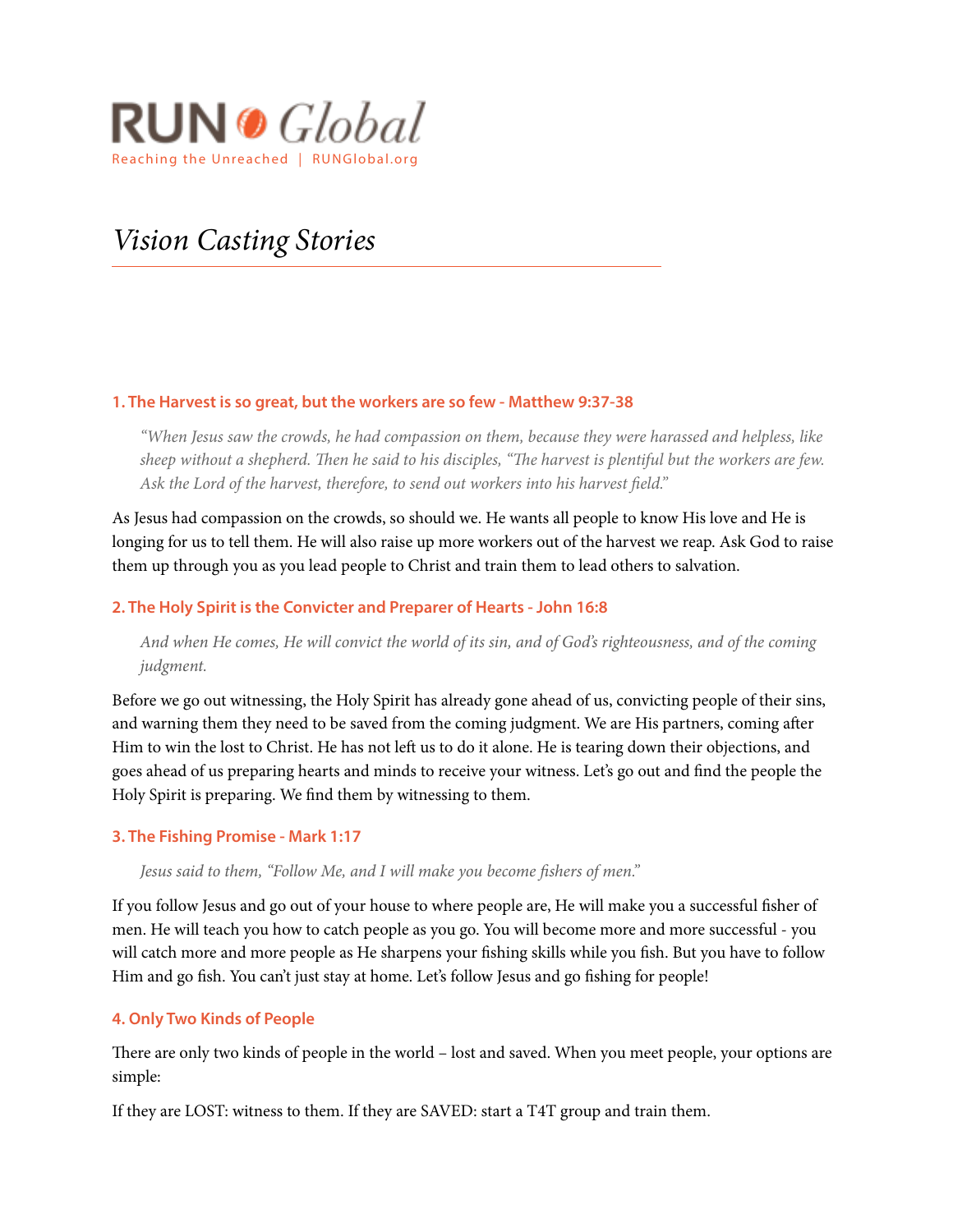When you meet a lost person, begin a friendly conversation and quickly turn it to your testimony and then to the gospel. When you meet a saved person, tell him we can save our nation and offer to train him.

## **5. The Call From Above - Isaiah 6:1-9**

T*en I heard the Lord asking, "Whom should I send as a messenger to my people? Who will go for us?" And I said, "Here I am. Send me."*

## God is still asking who will go. Will you answer, I'll go! Send me?"

## **6. The Call from Below - Luke 16:19-31**

*Jesus said, "*T*ere was a certain rich man who was splendidly clothed and who lived each day in luxury. At his door lay a diseased beggar named Lazarus. As Lazarus lay there longing for scraps from the rich man's table, the dogs would come and lick his open sores. Finally, the beggar died and was carried by the angels to be with Abraham.* T*e rich man also died and was buried, and his soul went to the place of the dead.* T*ere, in the torment of* f*re and* f*ames, he saw Lazarus in the far distance with Abraham. "*T*en the rich man said, 'Please, Father Abraham, send him to my father's home. For I have five brothers, and I want him to warn them about this place of torment so they won't have to come here when they die.'* 

If you could hear the people in hell, you would probably hear them screaming, "Someone please go warn my family to repent and believe in Jesus so they won't suffer here in agony. Will you answer their call? Will you go?

## **7. The Call from Outside - Acts 16:9-10**

*"*T*at night Paul had a vision. He saw a man from Macedonia in northern Greece, pleading with him, "Come over here and help us." So we decided to leave for Macedonia at once, for we could only conclude that God was calling us to preach the Good News there."* 

Today diseased people, demonized people, impoverished people, enslaved people, lost people are crying, "Come over here and help us." Will you answer the call? Will you go?

#### **8. The Call from Inside - I Corinthians 9:16-17**

*"I am compelled by God to preach the gospel. How terrible for me if I don't do it! God has given me this sacred trust, and I have no choice."*

Every Christian has been given the sacred trust to rescue souls from the road to hell by sharing the gospel with lost people. Can God trust you to do it?

#### **9. How Will They Hear? - Romans 10:13-15**

*Whoever will call on the name of the Lord will be saved. But how can they call on him to save them unless they believe in him? And how can they believe in him if they have never heard about him? And how can they hear about him unless someone tells them?* 

They can't call unless they believe. They can't believe unless they hear. They can't hear unless someone communicates the gospel to them. You can do it! Will you go?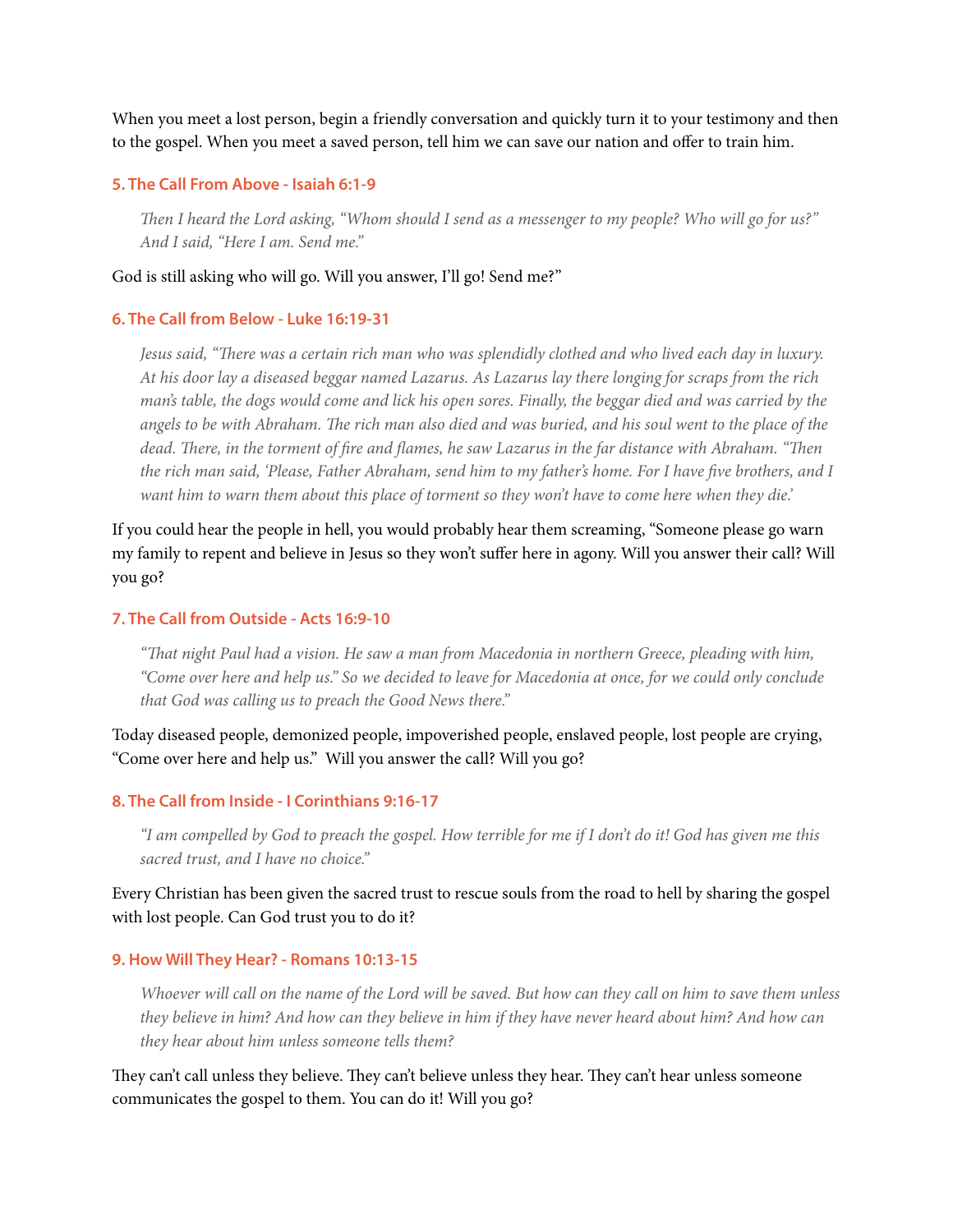## **10. You are appointed by Christ to go and bear fruit - John 15:16**

*You didn't choose me. I chose you. I appointed you to go and produce lasting fruit, so that the Father will give you whatever you ask for, using my name.*

Christians are branches on the Vine, which is Christ. Bearing fruit, winning souls, is the spiritual result of your relationship with Jesus. Will you walk with Him and bear lasting fruit – true followers of Christ?

## **11. You are the salt of the earth - Matthew 5:13**

*"You are the salt of the earth. But what good is salt if it has lost its* f*avor? Can you make it salty again? It will be thrown out and trampled underfoot as worthless."*

How salty are you? How favorful are you? Do you affect people? Have you been corrupted by the world? Are you bland? Are you tasteless? Is your infuence lost? Run to Jesus. He can restore you! He can purify you. He can make you infuential!

## **12. You are the light of the world - Matthew 5:14-16**

*"You are the light of the world—like a city on a hilltop that cannot be hidden. 15No one lights a lamp and then puts it under a basket. Instead, a lamp is placed on a stand, where it gives light to everyone in the house. 16In the same way, let your good deeds shine out for all to see, so that everyone will praise your heavenly Father.* 

What good deed can you do this week? Can you help someone in need? Can you care for a sick person? Feed a hungry person? Let your light shine!

#### **The Demoniac's Story - Mark 5:1-20** *(Read the story)*

The man had super-human strength. He was self destructing and dangerous. After Jesus drove out the many demons, the man was sane. In Mark 7:31 – 8:9 we see that 4000 had come to Jesus from the region of Decapolis because the man had gone home to his people in the Decapolis region and told his testimony of the great things God had done for him. Your testimony is also very powerful and effective. Tell it to everyone. God will use it to bring many to Jesus!

#### **13. The Call to Multiply Trainers - 2 Timothy 2:2**

*You have heard me teach things that have been con*f*rmed by many reliable witnesses. Now teach these truths to other trustworthy people who will be able to pass them on to others.*

In the book of Acts, we see how believers trained one another to be trainers of others. One of the frst followers of Jesus was a man named Barnabas. We don't know how he heard the gospel, but perhaps directly from Jesus or one of the apostles. He found a new believer named Paul and encouraged him. He believed God could change Paul's life to make him into a great apostle in the church. Several years later, Paul was preaching the gospel in another province. He found a young man named Timothy who believed in Jesus. Paul believed that Timothy could be useful servant in God's kingdom even though he was a young Christian.